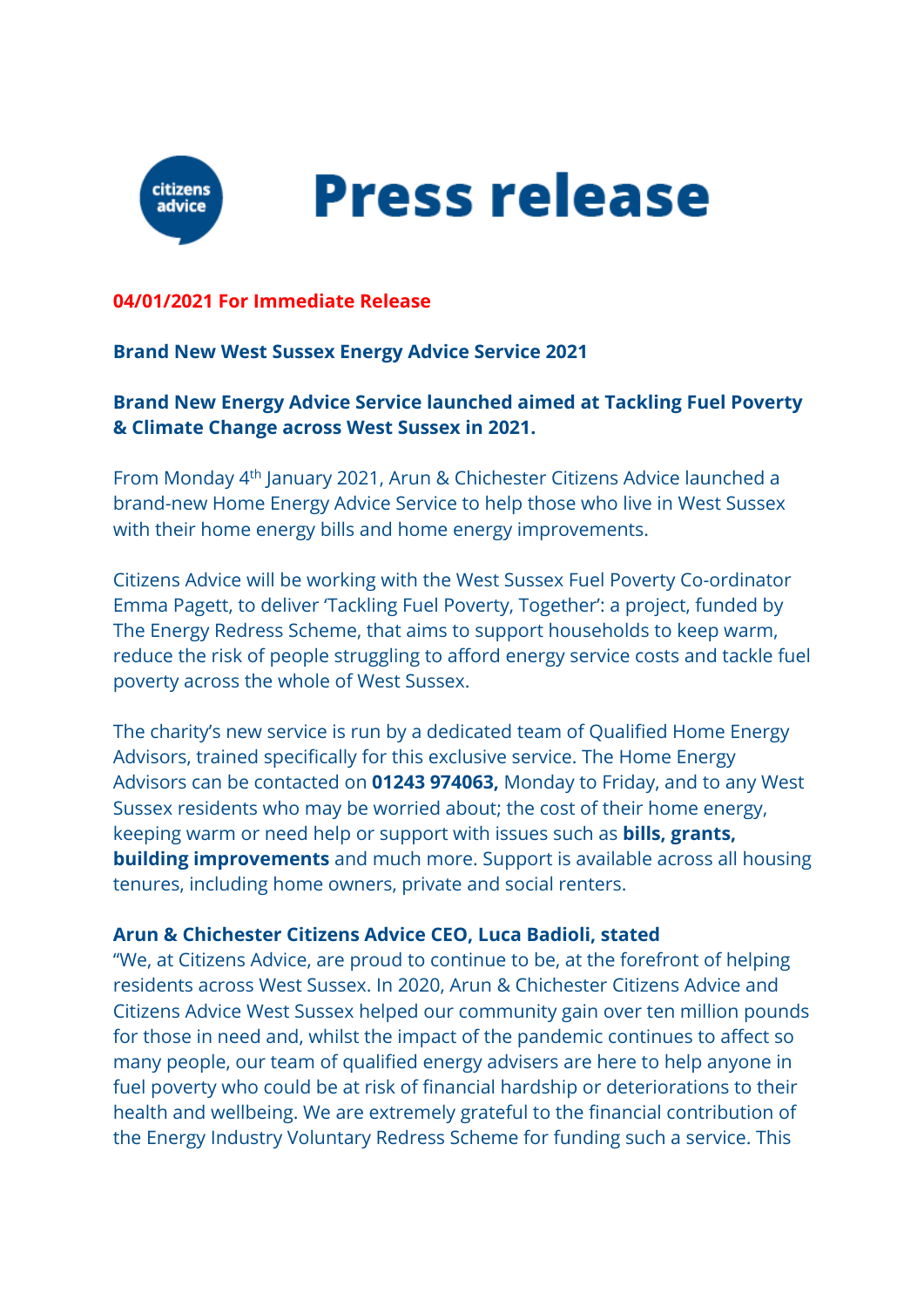service is needed, now more than ever and allows us to work with many partners to 'Tackle Fuel Poverty, Together"

## **Emma Pagett, West Sussex Fuel Poverty Co-ordinator, said**

"This new service is a welcomed addition to the home energy support available across West Sussex. Residents can now call up just one telephone number to get up to date information and advice. The West Sussex Affordable Warmth Partnership looks forward to working with the Citizen Advice, West Sussex County Council and all the fantastic community organisations, health groups and Local Authorities in West Sussex to reach and support residents."

# **Charlie Young, Arun & Chichester Citizens Advice's Projects Manager, said**

"There is a huge amount of help out there to help people keep warm and well, but it can be difficult to know where to start. We're excited that our new energy team can be a vital guide through the complex systems and support that are out there in the energy sector to ensure your home is warmer today and in the future."

The Home Energy Advice Service provided by Arun & Chichester Citizens Advice aims to tackle fuel poverty across West Sussex, and help lower carbon our carbon emissions, by providing West Sussex residents with the energy advice and assistance they need. From helping families who may be struggling with **energy bills payments**, empowering individuals to take action; such as **switching supplier**, signing up for new **grants** and **schemes,** to providing home owners with the knowledge and advice they need to make their homes more **energy-efficient,** and even assisting **with home energy improvements** or **repairs** using grants, such as the Green Homes Grant.

West Sussex residents and families who may be facing financial hardship, struggling with energy payments, or need help with home grants and repairs can contact the West Sussex Home Energy Advice Service on **01243 974063** or via Arun & Chichester Citizens Advice's new Video Chat http://bit.ly/videoadvicenow *(please see below for service times)*

This service is NOW live and is available to all residents across Chichester, Bognor Regis, Worthing, and the whole of West Sussex. If you, or anyone you know, want to lower your energy costs and help climate change then call us now.

# **GET IN TOUCH NOW AND HELP TACKLE FUEL POVERTY!**

• **CALL:** 01243 974063 (Monday to Friday 10am- 4pm)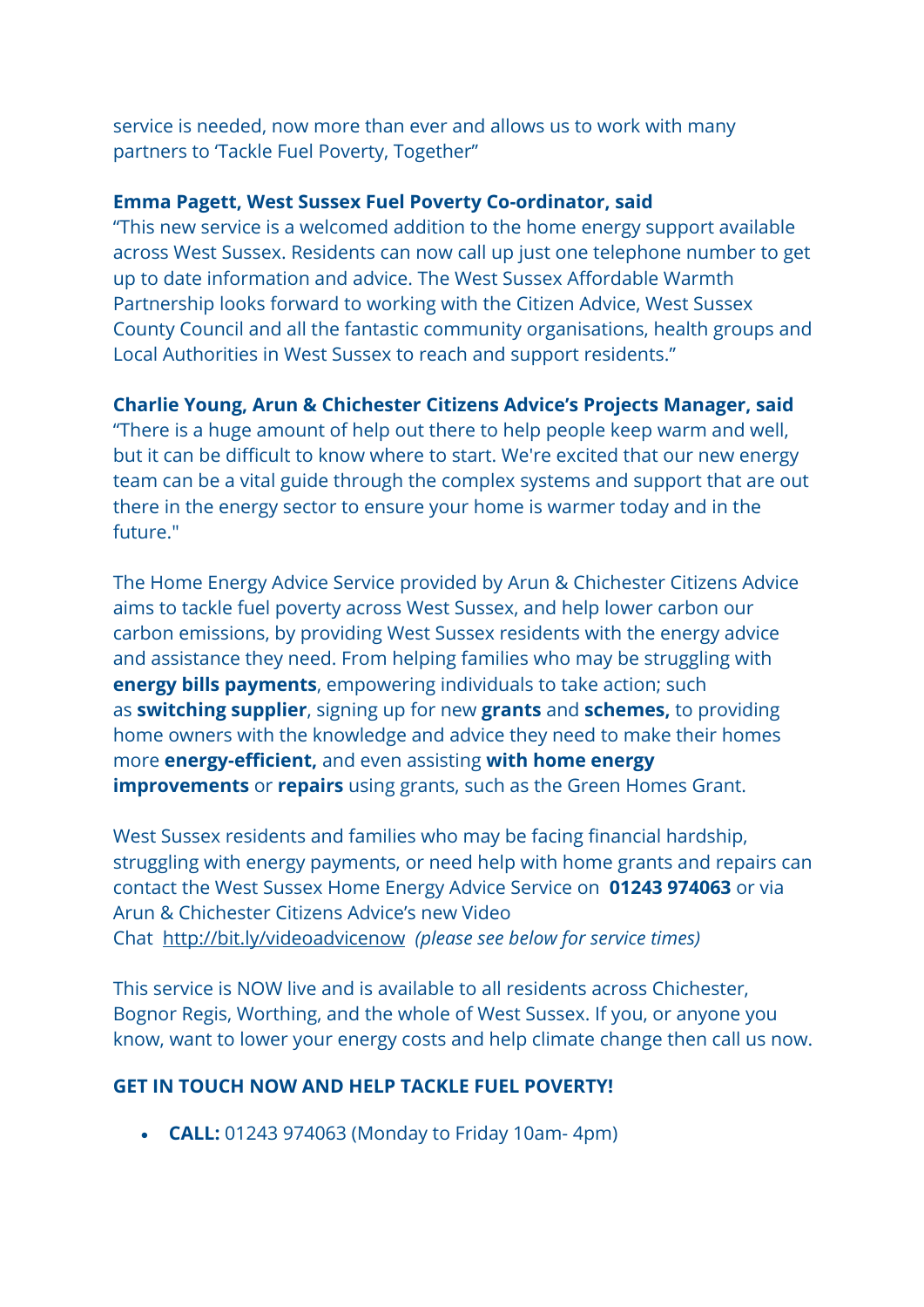• **VIDEO CALL:** Click Here or head to http://bit.ly/videoadvicenow (Monday 1:30pm- 4:30pm)

## **For more information, advice or to find out more about Arun & Chichester Citizens Advice head to** www.arunchichester.org.uk

or join in the conversations Facebook Twitter and Instagram

*\*local call charges or mobile data use may apply, please check your provider.*

## **- END -**

**For more information contact:**  Paul Davies, Campaigns & Communications Manager, Arun & Chichester Citizens Advice **Tel:** 07854027769 **Email:** p.davies@arunchichestercab.org.uk

# **We give people the knowledge and confidence they need to find their way forward - whoever they are, and whatever their problem.**

## **Notes to editors:**

- 1. Arun and Chichester Citizens Advice are currently offering advice and information over the phone (0344 477 1171), and via web chat and via email and web chat: www.arunchichestercab.org.uk
- 2. In 2020 Arun & Chichester Citizens Advice helped client deal with over **23,000 issues** and helped bring in an additional **£2.4million** in to our local economy to help those in need in the local community.
- 3. People can find frequently updated advice on a range of issues related to the Coronavirus outbreak at www.arunchichestercab.org.uk
- 4. The availability of face-to-face services is currently suspended due to the recent pandemic. If people need to speak to someone for advice, they should check our website or call our team.
- 5. All advice and support is free, confidential, independent and impartial.
- 6. Citizens Advice is made up of the national charity Citizens Advice; the network of independent local Citizens Advice charities across England and Wales; the Citizens Advice consumer service; and the Witness Service.
- 7. Nationally Citizens Advice helped 2.8 million people face to face, over the phone, by email and web chat in 2019-20, and we had 34.5 million visits to